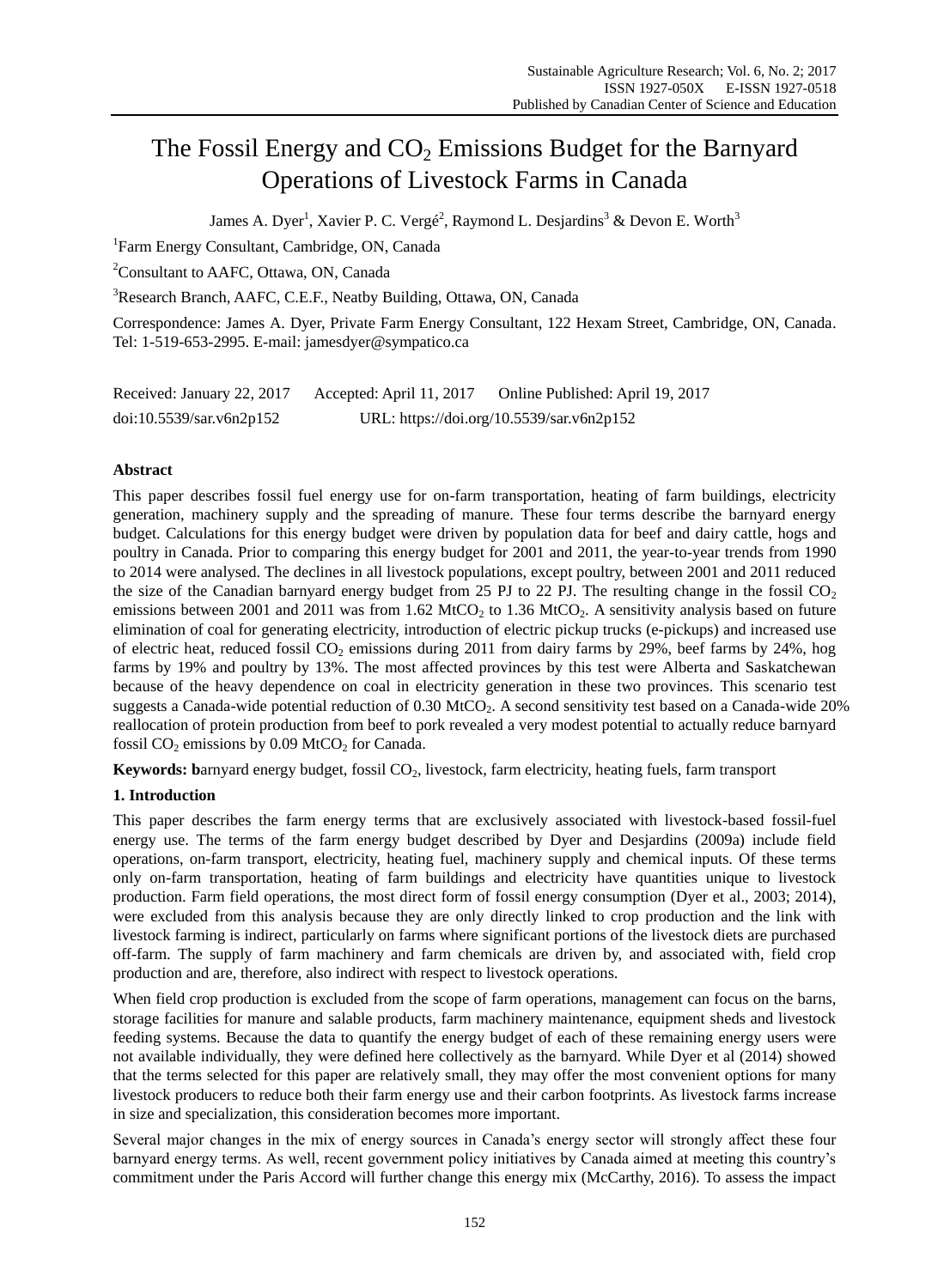of these changes on the barnyard energy budget and carbon footprint of livestock farms, this paper will, first, compare the energy budgets from 2001 and 2011. Second, it will project the likely future mix of Canadian energy sources onto the 2011 livestock production energy budget. Third, the impact of a shift from ruminant to non-ruminant livestock, as suggested by Dyer et al (2010), on the barnyard energy budget will also be assessed in this paper.

## **2. Methodology**

A wide range of fuel types and energy sources contribute both directly and indirectly to the farm energy budget. The fuel types, their roles in barnyard operations and the conversions between energy consumption and fossil  $CO<sub>2</sub>$  emissions (Dyer et al., 2014; Neitzert et al., 1999) are shown in Table 1. All of the barnyard fossil  $CO<sub>2</sub>$ emission estimates in this paper were derived from the recorded livestock farm energy quantities using the  $CO<sub>2</sub>$ energy ratios shown in Table 1. Although heating oil can include a range of liquid fuels, it was represented by kerosene in Table 1. By using the coefficients in Table 1, the conversions of energy quantities to  $CO<sub>2</sub>$  emissions are theoretical (Neitzert et al., 1999). Hence, any industrial inefficiencies in the production of the energy sources are beyond the scope of this paper, as were new technologies such as LED lighting.

Table 1. Energy types, their conversions from fossil energy to fossil  $CO<sub>2</sub>$  emissions and their uses for electricity generation (G), space heating (H), farm-owned transport (T) and manure spreading (S)

| Fuel type             |      | coal natural gas heating oil gasoline diesel |          |      |
|-----------------------|------|----------------------------------------------|----------|------|
| tCO <sub>2</sub> $TJ$ | 86.2 | 49.7                                         | 677      | 70 7 |
| Barnyard uses G       |      | G & H                                        | $G \& H$ |      |

The Greenhouse Gas (GHG) emissions resulting from the indirect farm energy terms are sensitive to external effects which can change over time. As with the previous analyses of energy use on Canadian farms (Dyer and Desjardins, 2009a,b; Dyer et al., 2013; 2014), the year-to-year changes in energy use and fossil  $CO<sub>2</sub>$  emissions from electricity (Table 2), transportation (Table 3) and heating (Table 4) were extrapolated from the 1996 Farm Energy Use Survey (FEUS) (Tremblay, 2000).

Table 2. National energy use totals from the 1996 Farm Energy Use Survey for electrical power generation and energy use per head (hd), for four livestock types

|                                      |                          |  | Energy Units Beef Dairy Hogs Poultry |
|--------------------------------------|--------------------------|--|--------------------------------------|
|                                      | total PJ 3.0 3.8 1.9 1.0 |  |                                      |
| per hd GJ/hd 0.583 2.645 0.166 0.009 |                          |  |                                      |

Since the FEUS only provides one year (1996) and one national energy use value for each agricultural commodity, these extrapolations had to be made over time and partitioned among provinces. The FEUS data was adjusted for household use by using the farm to farm and household energy usage ratio provided by Tremblay (2000). Confidentiality limitations of the FEUS required that only one measure of household energy use for each energy type had to be applied to all farm types.

Table 3. National energy use totals from the 1996 Farm Energy Use Survey for gasoline for farm use and energy use per head (hd), for four livestock types

|       |                                      |     |     |      | Energy Units Beef Dairy Hogs Poultry |
|-------|--------------------------------------|-----|-----|------|--------------------------------------|
| total | $P_{\rm}$                            | 7.8 | 2.9 | -1.3 | 0.5                                  |
|       | per hd GJ/hd 1.512 2.031 0.116 0.004 |     |     |      |                                      |

Unlike the previous farm energy assessments in Canada, this assessment does not rely on agricultural census data. Instead, yearly livestock statistics assembled under the National Carbon and Greenhouse Gas Accounting and Verification System (NCGAVS) (www.agr.gc.ca/ncgavs) were used to drive the estimates made for this paper. In order to show reliable trends, the external effects were assessed for all years in the 1990 to 2014 times series, not just the 2001 and 2011 census years.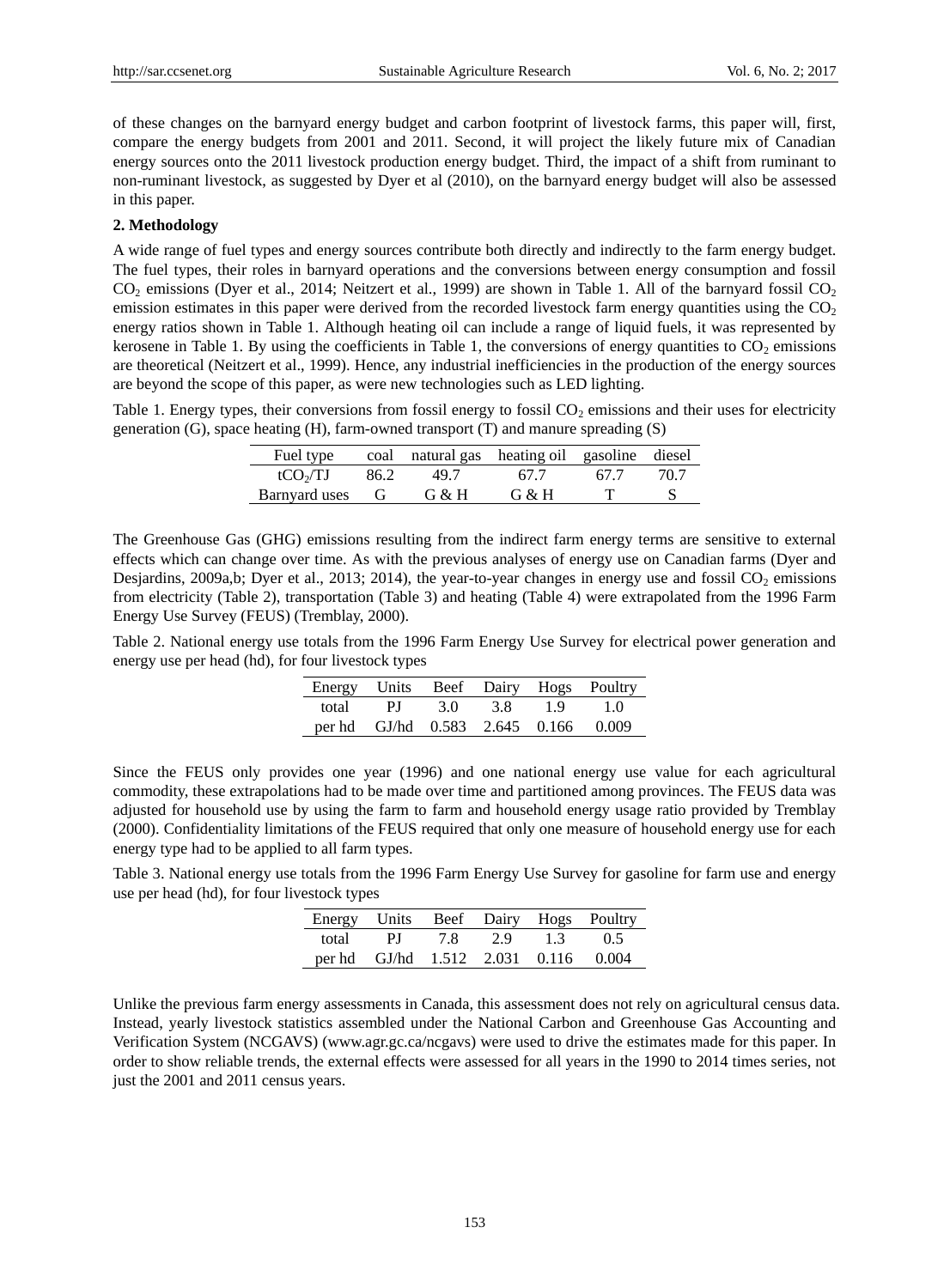| Table 4. National energy use from the 1996 Farm Energy Use Survey for heating fuels (heating oil, natural gas and |  |
|-------------------------------------------------------------------------------------------------------------------|--|
| propane) and energy use per head (hd), for four livestock types.                                                  |  |

| Energy Units Beef Dairy Hogs Poultry |      |                 |  |
|--------------------------------------|------|-----------------|--|
| total                                | - PJ | 4.4 1.6 2.1 2.7 |  |
| per hd GJ/hd 0.864 1.125 0.182 0.024 |      |                 |  |

## *2.1 Direct Livestock Energy Use Estimates*

For the energy terms in this paper, the partitioning from national farm energy uses from Tables 2, 3 and 4 to provinces was based solely on the livestock populations. This process used the ratio of the population of each respective livestock type from the province to the national population. The Canada-wide per-head energy use rates for electricity, heating fuel and gasoline from each of the four livestock types are also shown in Tables 2 to 4. The per-head energy use rates appear much smaller for poultry and hogs compared to beef and dairy rates because of the smaller body size and large numbers of poultry and hogs.

Because the energy use factor for each energy term and livestock type was simply a dimensionless index, it was not always necessary to include the entire population of the respective livestock types, nor was accounting for the different sizes and lifespans of the different age-gender categories required. Hence for beef and dairy, only the cows, the most stable age-gender category, were used. For hogs and poultry, the entire populations were used because their breeding herds were significantly smaller relative to the whole populations compared to the beef and dairy industries.

While the decision to not index the energy use to all of the animals in two of the four livestock types (as in Tables 2 to 4) may appear to inflate these two indicators, that discrepancy is compensated for when these national rates were reintegrated over the same age-gender categories from those provincial livestock populations. Not including any of the offspring categories in either of the bovine livestock types meant a more stable response of these indicators given the flux of animals among the beef lifecycle stages and between the beef and dairy industries, particularly the disposal of culled dairy cows and unwanted dairy calves as beef animals (Vergéet al., 2007; 2008). Also, because breeding cows make up a relatively large share of both the beef and dairy populations, relative to the two non-ruminants, they are a more stable indicator of their respective populations.

Because of the very small size of the sheep population in Canada, ewes and rams were included with the beef industry, along with the beef cows. The ewe and ram populations (combined in the source data as one statistic) were factored down by 0.2 because of the weight difference between sheep and cattle. A beef cow is generally defined as one animal unit (AU), while a ewe is considered to be 0.2 AUs (Dyer et al., 2015). Bulls were not included because beef bulls could not be separated from dairy bulls in the available data, as well as being a very small part of the breeding cattle populations.

The livestock population data from 2001 and 2011 data are shown in Table 5 to help interpret the changes in barnyard energy use presented in this paper. Only the breeding females were included in Table 5 for beef, dairy and pork because these animals are the most representative age-gender categories of their respective populations. The entire population was given for poultry because the breeding stock for poultry are much smaller compared to the numbers of production animals than for the other three livestock types. The poultry populations also represent two different commodities (broilers and eggs).

Table 5. Selected population data for representing four livestock types in Eastern and Western Canada for two census years

|      |      | Beef Dairy |      |                 |      | Beef Dairy |             |       |  |  |  |  |
|------|------|------------|------|-----------------|------|------------|-------------|-------|--|--|--|--|
|      | cows | cows       | Sows | Birds cows cows |      |            | <b>Sows</b> | Birds |  |  |  |  |
|      |      |            | M.hd |                 |      |            |             |       |  |  |  |  |
|      | 2001 |            |      |                 | 2011 |            |             |       |  |  |  |  |
| East | 0.65 | 0.85       | 0.79 | 85              | 0.53 | 0.74       | 0.63        | 93    |  |  |  |  |
| West | 4.05 | 0.24       | 0.63 | 46              | 3.47 | 0.23       | 0.55        | 47    |  |  |  |  |

For two of the four livestock types, one additional time-dependent variable was added at the provincial level. For milk production the ratio of milk yields (annual weight of milk per cow) for each year to the milk yields from 1996 (the FEUS reference year) was used to factor the 1996 dairy cow baseline populations. Similarly, the ratio of slaughtered cow carcass weights from each year to the same carcass weights from 1996 was used to factor the beef cow populations. These two indexes allowed the energy and  $CO<sub>2</sub>$  emission estimates to reflect increased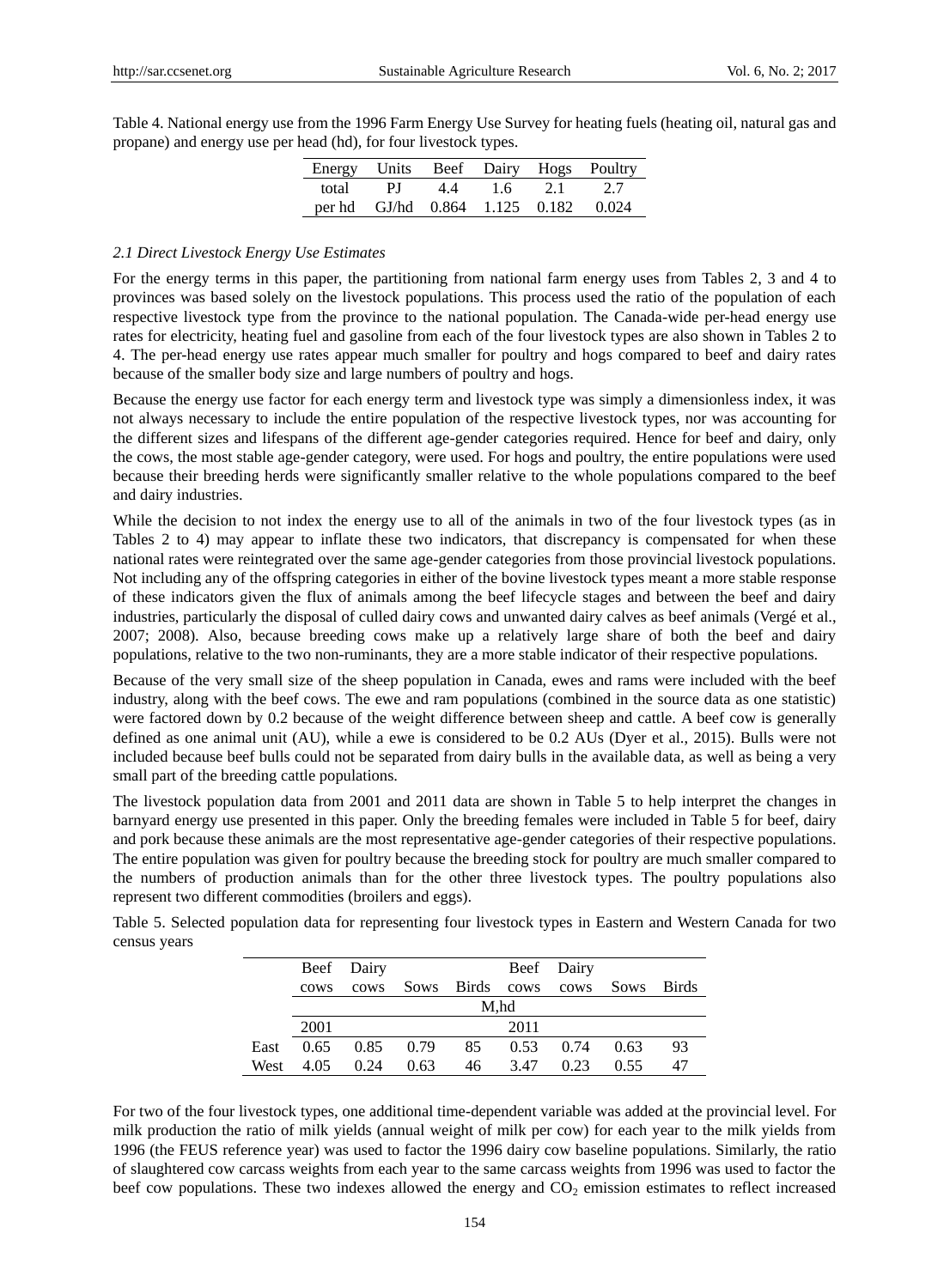productivity in these two commodities. Hogs and poultry were not indexed in this way because the required annual carcass weights were not available.

#### 2.1.1 Farm Electricity

The 1990-2014 time series of fossil  $CO<sub>2</sub>$  emissions from farm electricity over the 25 year period was strongly affected by the energy sources used to generate electrical power in Canada. Furthermore, the mix of power generation systems varies dramatically among provinces and there have been significant changes in some provinces, particularly in the last decade. Since hydro and nuclear power generation produce no  $CO<sub>2</sub>$  emissions (Dyer and Desjardins, 2006), their share of on-farm electrical energy used must be subtracted from the total on-farm electrical energy term. The different fossil fuels used in power generation emit fossil  $CO<sub>2</sub>$  at different rates.

Natural Resources Canada (NRCan) and Environment Canada published two national energy handbooks which provide a complete time series of power generation and all-sector usage of electrical energy, along with their fossil  $CO<sub>2</sub>$  emissions. This national time series had to be spliced together from three different reports (Environment Canada, 2005; NRCan, 2005; 2014) which contained a few overlapping years, yet still left some gaps. The breakout of power generation processes and energy sources in these reports changed over the 25 year period. Although the natural gas and coal usages were consistent, it was necessary to group the liquid fossil fuels into one generic group referred to as heating oil, which includes diesel oil, light fuel oil, kerosene, petroleum coke, still gas, and coke oven gas.



Figure 1. The shares of electricity generation by three different fossil fuel types in Canada over 25 years (Heating oil includes Diesel Fuel Oil, Light Fuel Oil, Kerosene, Petroleum Coke, Still Gas and Coke Oven Gas)

The trends shown by the electricity generation energy sources differ among the provinces. Energy type breakouts of provincial electrical power generation, however, were not available for all 25 years. Several on-line sources provided provincial distributions of these power generating sources for three years (CAEEDAC, 1998; CEA, 2006; Environment Canada, 2005; Statistics Canada, 2014). These three provincial distributions of energy sources in 1995, 2003 and 2013, facilitated the creation of complete 1990-2014 time series for each province by interpolation. This linear interpolation (based on differences in years) provided reasonable provincial estimates for 2001 and 2011. The grouping of fossil fuel types into coal, natural gas and heating oil gave a workable generalization for the provincial differences, as well as the national time series. This difference is most acute for beef farms. The shares of electricity generation from different fossil energy sources is shown at a national scale in Figure 1. This figure demonstrates both the changing shares of electricity generation that was based on fossil fuels and the changing distributions among fossil fuel types. The shares that were generated by fossil fuels peaked at about 2001 and has been declining steadily since then. The share from natural gas has been increasing since 1990.

### 2.1.2 On-farm Transportation

The use of fuel for farm-owned transport from Table 3 has been included in all of the Canadian farm energy budgets associated with the farm field work (Dyer and Desjardins, 2009a,b; Dyer et al., 2013; 2014). In this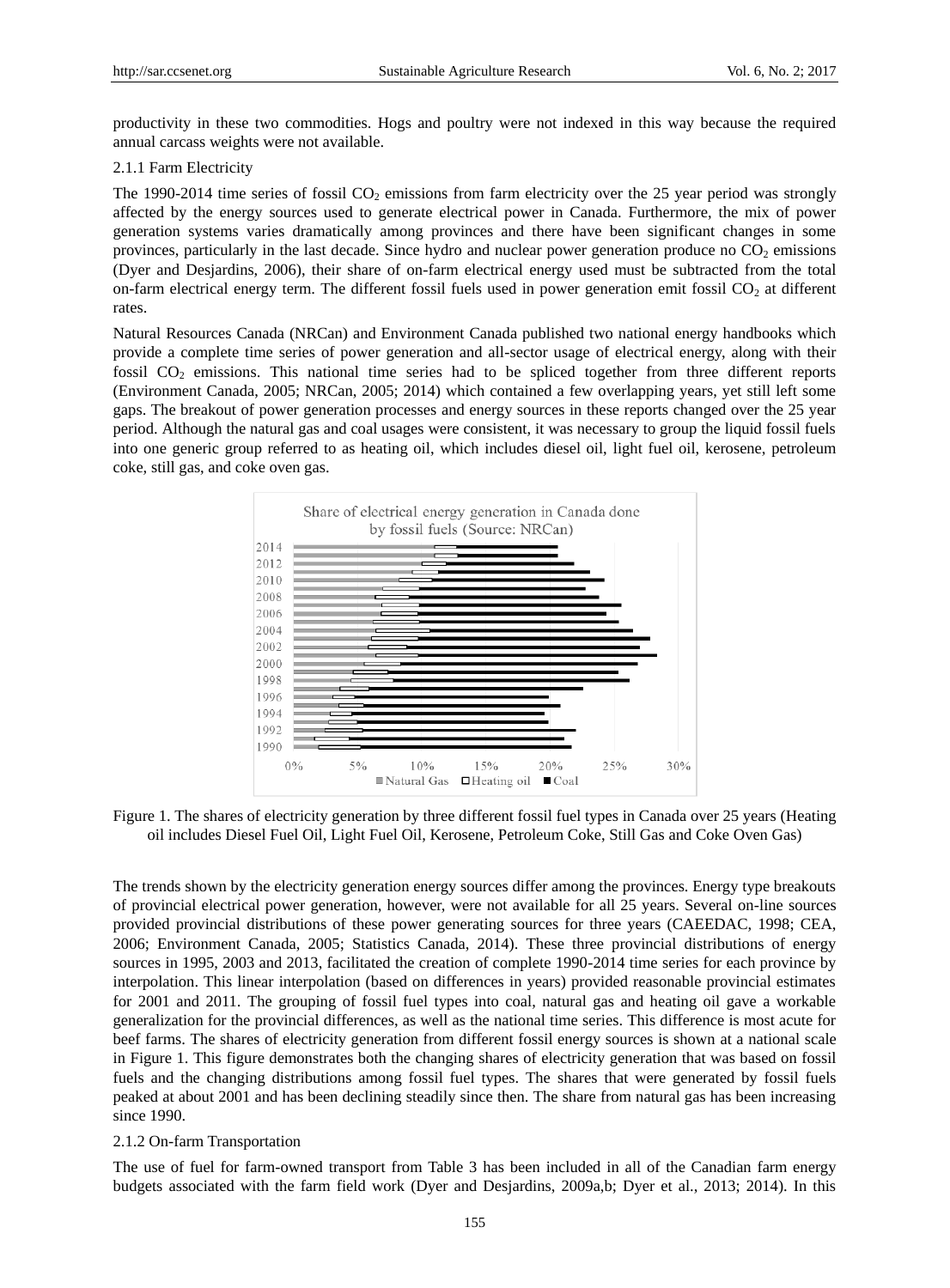report, as in all of the previous farm energy budget assessments referenced here, light pick-up trucks powered by gasoline purchased by farmers were assumed to be the most common means by which farmers move materials on and off the farm, and the basic energy user in this term. Trucking of livestock or livestock products to market or processing plants not done directly by farmers is not included in this fuel consumption estimate.



Figure 2. Historical fuel consumption data from two studies in the USA that contributed to a proxy 25 year gasoline time series for pickup trucks on Canadian farms

The main consideration in assessing the trends over years was the external (off-farm) changes that would affect how much gasoline farmers burned in doing farm transport. The changes in gasoline fuel consumption rates over the 25 year period due to the improvements in fuel efficiency of the pick-up trucks were considered in this assessment. Two reports on light vehicles were relied upon for this time series. The United States Environmental Protection Agency (EPA) provided annual rates of fuel consumption between 1975 and 2007. Sanchez (2016) published on-line an analysis of five popular pickup truck models. These data involved three years for each model starting in 1985 and as late as 2016. The Sanchez data used different years for each truck model, with the year for the old trucks in each model ranging from 1985 to 1990. The later years of these models were all from either 2015 or 2016.

A time series of gasoline consumption efficiency covering the 25 year period was constructed by splicing these pickup truck fuel efficiency data from these two reports (Figure 2). The EPA report timeline was smoothed by a running average as follows. For each year, that data point times 2 was added to the data points from the year before and the following year, and the sum was divided by 4. To fill the gap between 2007 and 2015, a linear change in the Sanchez data (2016) between 2005 and 2015 was assumed. The annual increments between 2007 and 2015 were added to the 2007 year value from the EPA series for the gap years from 2008 to 2014. This time series was then converted to a dimensionless index by taking the ratio of each year's fuel efficiency value to the fuel efficiency value from 1996, the FEUS reference year. For 2001 and 2011, the fuel efficiencies were 14.0 l/100km and 12.7 l/100km, respectively.

It was assumed that there would be no differentiation of farm pickup fuel efficiencies among provinces since the farmers in all regions would have access to the same pickup manufacturers. During the period of interest (2001-2011) the change in pickup fuel efficiency was disappointingly small. The biggest fuel efficiency change was prior to the period of interest in this analysis. The peak year was 1998 and fuel consumption rates increased into the early- to mid-2000's before slowly declining again to 2007. Then the Sanchez (2016) data suggested that this mild decline continued to 2016.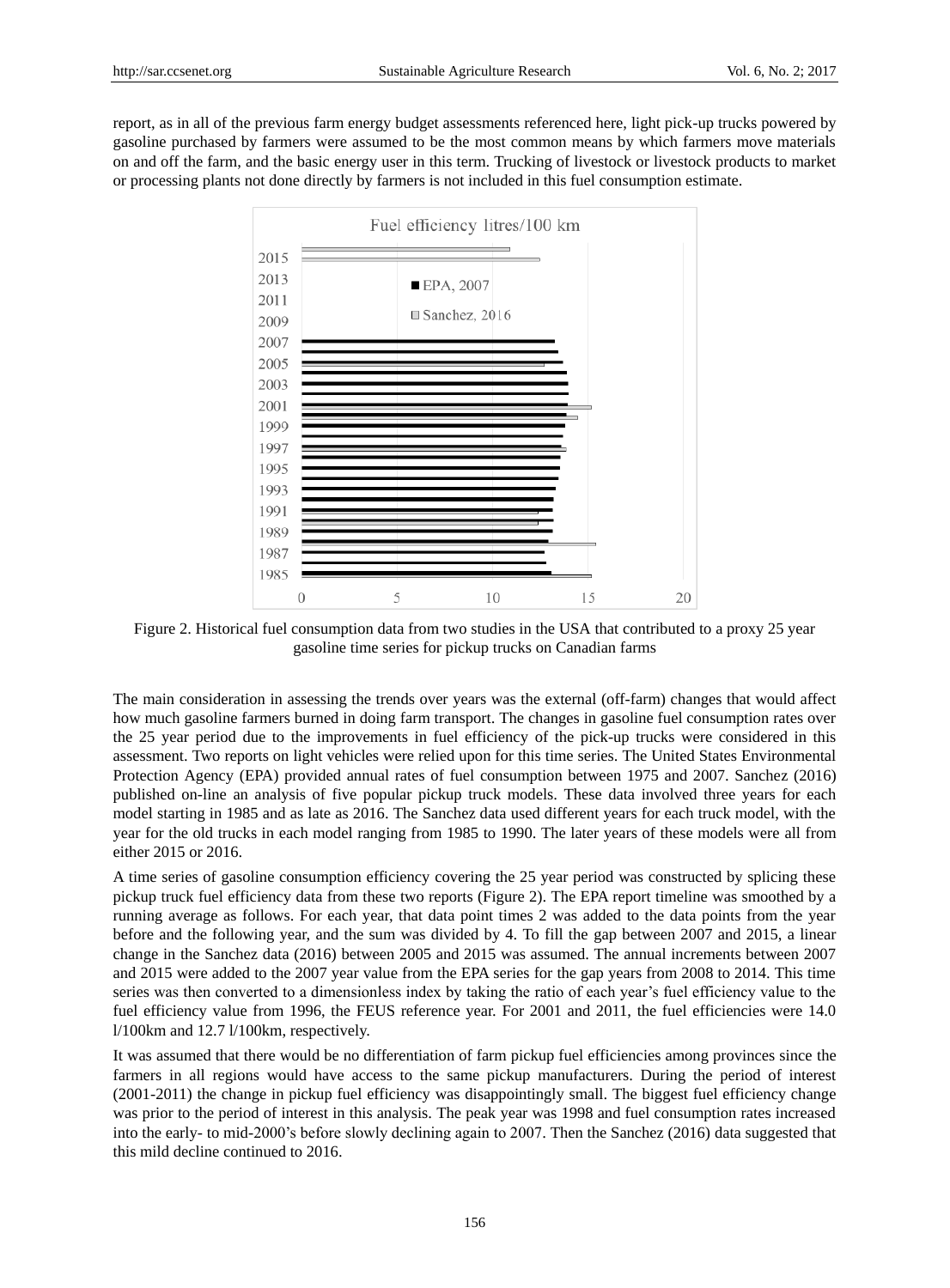#### 2.1.3 Heating fuels for Livestock

Livestock farms in Canada consume fossil fuels in order to maintain barns at an adequate temperature during the coldest months. The 1996 FEUS attributed quantities of natural gas, propane and heating oil (referred to collectively as heating fuel) to each of the four major livestock industries. It did not, however (for reasons of confidentiality), disclose the quantities of each fuel type to the individual livestock types that were specifically used for heating buildings (mainly livestock barns). Therefore, to determine what the fossil  $CO<sub>2</sub>$  emissions from the heating energy usages for livestock were in Table 4, the mix of fuels used for this purpose had to be approximated. How the mix of fuels might have changed over the 25 year period also had to be determined because the price and supply of these fuels affects the mix of their use on livestock farms.

It was assumed that the energy mix for residential space heating would be close to the energy mix that livestock producers would use for the space heating of barns. Price and supply, and the fact that livestock producers would also own and maintain their own residences, would suggest that the mix of heating fuels for farm residences would be more or less the same as any other residence (or at least follow the same trend). The same economic forces would drive the fuel mix used in farm buildings. Some degree of confirmation for this assumption was provided by the FEUS which showed that 13% of the heating was done with heating oil across all farm types in Canada, with the remaining heating fuel split as 80% natural gas and 20% propane. Although the NRCan data only provided natural gas use, the 20% propane only increased the  $CO<sub>2</sub>$  to energy ratio by less than 4%. Hence, natural gas was assumed for the 2001-2011 comparison and the sensitivity analysis.

The same two sources (NRCan, 2005; 2014) that allowed a time series to be constructed for changing energy use for farm electricity provided residential space heating data for Canada for 1990 to 2011. Splicing and interpolating, as was done for the electricity generation time series, was needed for the residential space heating data, including the same missing and overlapping years. Since this time series ends at 2011, the remaining three years of the 25 year time series (2012-2014) were approximated by linear interpolation from 2011 to 2015, for which residential space heating energy records were provided by NRCan (2015) on the assumptions that space heating continued to decline after 2011 and that the share of heating oil and natural gas remained at the same percentages of total space heating energy use. Figure 3 shows the Canada-wide barnyard use of fossil fuels actually burned in livestock barns as a % of the 1996 fossil energy use (Table 4).

The space heating data were adjusted to account for the provincial distribution on the livestock barn heating energy use. Although the FEUS provided provincial breakdown of these fuel type percentages, confidentiality limited the provincial percentages to all agriculture, rather than to specific farm types, and included farm household use. Hence the provincial distributions from the FEUS were considered too general to use in this analysis. It was assumed that the colder agricultural regions of Canada would require more heating energy to maintain barns at an adequate temperature during the winter. Spatial extraction from a map of Annual Total Heating Degree-Days from the Climate Atlas of Canada 1951-1980 (source: Environment Canada - available on-line, publication date unknown) gave the cumulative annual degree-days below 18  $\degree$  for the seven provincial agricultural regions of Canada. Even though out of date climate normals were used to draw this map, it would still reflect the same general spatial differences in winter temperatures as today.



Figure 3. The time series of heating fuels burned in Canadian barns for space heating from 1990 to 2014 expressed as a percent of 1996 energy survey data.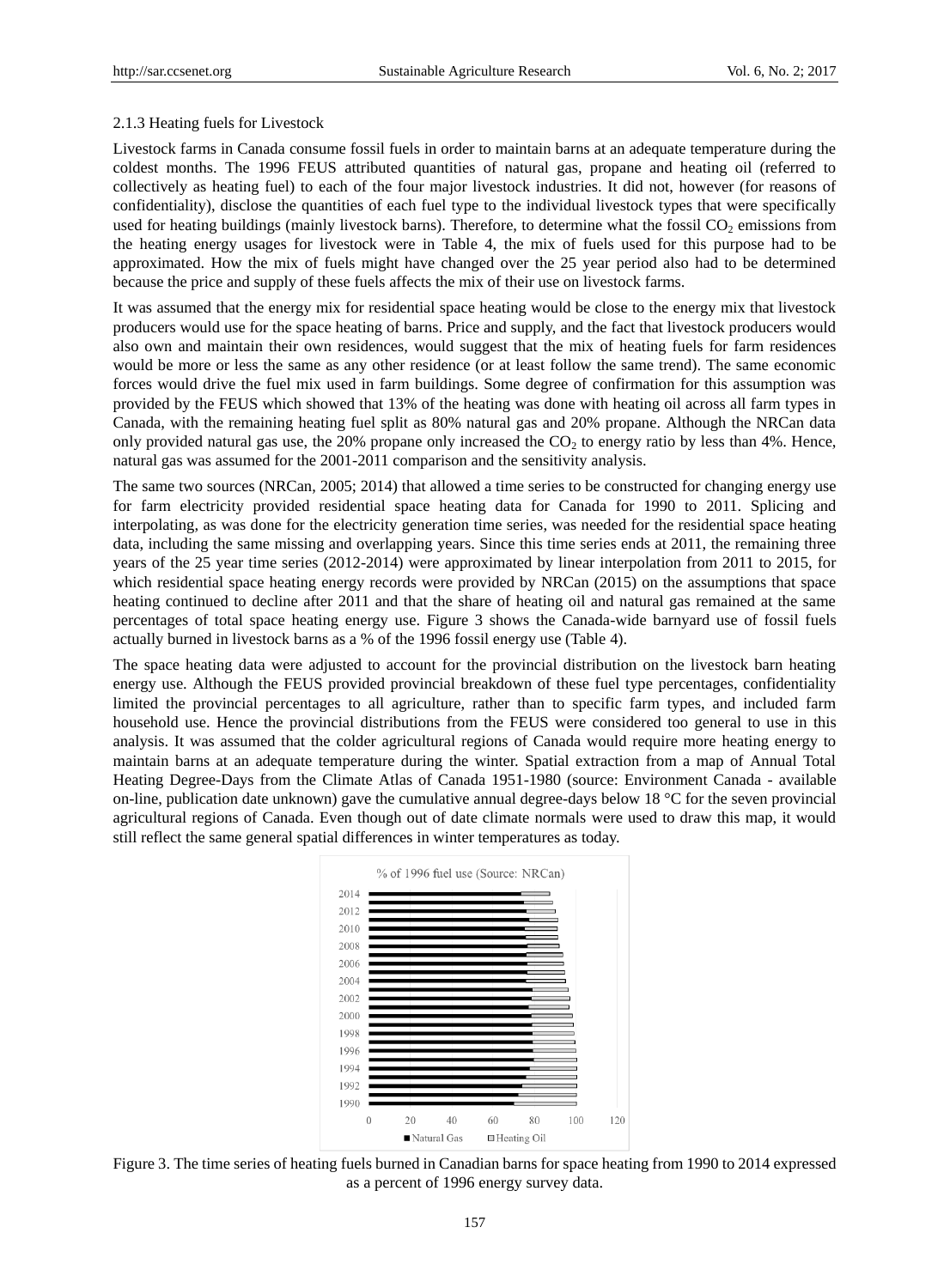For each province and livestock type the heating energy from Table 4 (disaggregated to provinces using the respective 1996 livestock populations) was factored by the ratio of heating units from each province to the average heating units from all seven provinces. The averages were weighted by the 1996 distribution across provinces of each of the four livestock types. These averages were then multiplied by the share of national populations of each livestock type in each province. Thus, the weighting was slightly different for each livestock type, depending on the distribution of each type across provinces. Also, the share of heating energy that is fossil across Canada starts to drop after 1997, so that by 2011 that share fell 9% compared to the baseline 1996 year. The time series in Figure 3 took this decline into account by indexing the share of all space heating energy use that was fossil from each year to that same share for 1996.

#### 2.1.4 Spreading Manure

The last barnyard energy term that is driven by livestock populations is the diesel fuel to spread manure. This term had previously been treated as one of the operations in Farm Fieldwork and Fossil Fuel Energy and Emissions (F4E2) model (Dyer and Desjardins, 2003) because it was a field operation. In the initial version of F4E2 (Dyer and Desjardins, 2005; 2009a) the area in annual crops to receive manure fertilizer drove the fuel use calculation (Dyer and Desjardins, 2005). In this application to livestock the inputs that drive this energy term were changed to solely the source livestock populations.

No time trend adjustment was made for the fuel use efficiency for spreading manure. Manure can be applied as either a solid or a liquid. Since liquid manure is typically twice the weight of solid manure (Landry et al., 2002), a simple doubling of the fuel use for spreading solid manure would suffice for estimating the fuel required to apply liquid manure. Some direct incorporation is required during the application of liquid manure, which was ignored in this paper because such tillage would have been accounted for in the applications of the F4E2 model to livestock feed crops. For this paper liquid manure storage was assumed for dairy and hog barns and solid manure was assumed for beef and poultry barns.

The mechanism of the spreader requires roughly 0.2 kWh/t{manure} (ASAE, 2000). Because this work rate is for tonnage of manure, it is applicable to either solid or liquid manure. Because the as-voided volume of manure depends on the livestock type, the fuel used for spreading manure is also livestock dependent. The weights of manure to be applied were based on the livestock type manure excretion rates proposed by ASAE (2003). These manure weights are shown in Figure 3 for both livestock types and the most important age-gender categories.



Figure 4. Manure excretion weights (as voided) per head for a range of livestock types and representative age-gender categories (after ASAE, 2003)

Unlike the other three livestock types, the manure calculations for poultry were not based on the first principles of per-head excretion rates and manure spreader fuel usage. This was because the very small body weights and the less than one year life spans made these calculations unreliable for poultry. Instead, poultry manure spreading was indexed to the hog manure calculations using the respective heating fuel and gasoline consumption by the two industries. But like the other three livestock types, these calculations were driven by, and sensitive to, livestock populations.

### *2.2 Sensitivity to Policy Scenarios*

Only the fossil  $CO<sub>2</sub>$  emissions were compared in the following sensitivity analysis, mainly because the only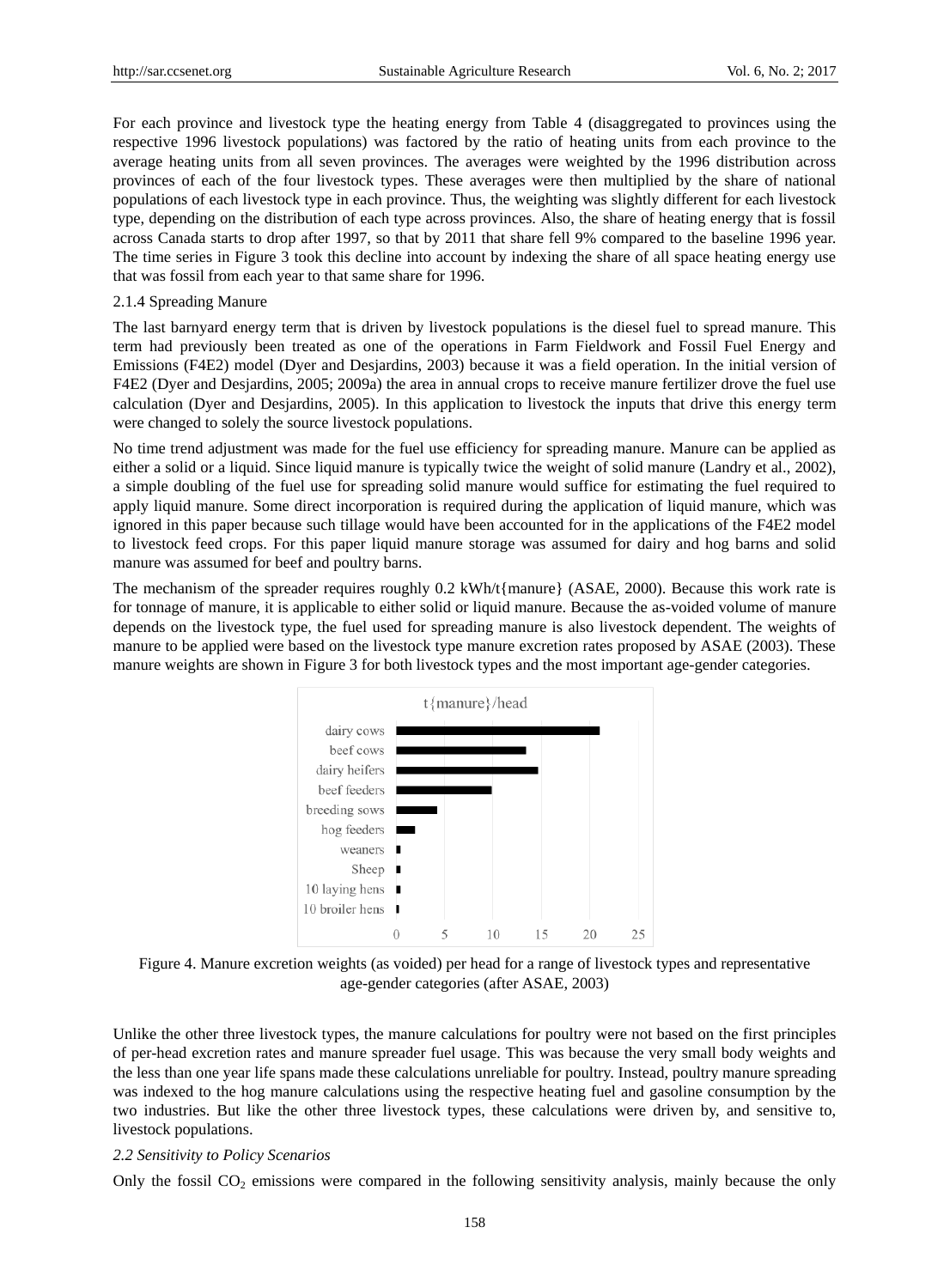changes in energy quantities used in the barnyard are the result of changes in livestock populations. In any case, changes in the fossil CO<sub>2</sub> emissions capture (are sensitive to) any changes in energy requirements. Impacts were assessed from the total fossil  $CO<sub>2</sub>$  emission differences among the four livestock types. Two sets of tests were undertaken: sensitivity to shifts in energy types and up-stream sources of energy (Section 2.2.1), and sensitivity to recommended changes in livestock populations (Section 2.2.2). The baseline year for all of the following sensitivity tests was 2011.

## 2.2.1 The Impact of Changing Barnyard Energy Mixes

The first set of sensitivity tests was to project the 2011 fossil  $CO<sub>2</sub>$  emissions from the barnyard to 2030 using three scenarios for barnyard fossil  $CO<sub>2</sub>$  emissions from livestock farms. The choice of 2030 was based on being the year by which the Federal Government of Canada has committed to removing all coal generating stations in this country (McCarthy, 2016). These projected scenarios showed the impact of upstream energy use on the fossil  $CO<sub>2</sub>$  emissions from each of the three main barnyard energy terms. Given its small magnitude, no scenario was included for manure spreading.



Figure 5. Distribution of fossil  $CO_2$  emission rates over energy sources and livestock types expressed as  $CO_2$  per Animal Unit (AU) for 2011

Figure 5 shows the fossil  $CO<sub>2</sub>$  emission rates for the three direct barnyard energy terms and the four livestock types. These emission rates were expressed on the basis of AUs (UIE, 2016), rather than on a live weight basis in order to normalize the comparison among the energy sources. The AU were for the breeding animals of each population, and are not necessarily representative of all age-gender categories of each population. For beef cows, dairy cows, sows and brood hens, the AUs were 1.0, 1.4, 0.4 and 0.03, respectively.

For the first 2030 scenario, coal was totally eliminated from the mix of energy sources used to generate the 2011 electrical energy. It was assumed that all of the electric power from coal would be replaced by non-fossil energy sources (hydro, nuclear or renewables). But the current share of the energy mix for electricity generation that was by natural gas would be unchanged in 2030. Since the reliance on different fossil fuels for electricity generation varies appreciably among provinces, the 2030 energy mix projected for Canada was redistributed over the provinces, as was done in section 2.1.1.

For the second scenario it was assumed that electric pickup trucks (e-pickups) could replace gasoline-powered pickups. The market penetration by electric vehicles into the private transportation sector is projected to reach 35% by 2040 and to reach approximately 20% by 2030 (MacDonald, 2016). Hence for the farm-owned transport scenario, the 2011 farm transport estimates from above (Section 2.1.2.) for 2011 were reduced by 20%, so that this transport work would be done by e-pickups. This simple scenario was used for transport because only one fuel type (gasoline) was used and no appreciable trends in pickup fuel efficiency were found for the 1990-2014 period. As above (Section 2.1.2.), no partitioning of the national estimate over provinces was assumed to be needed.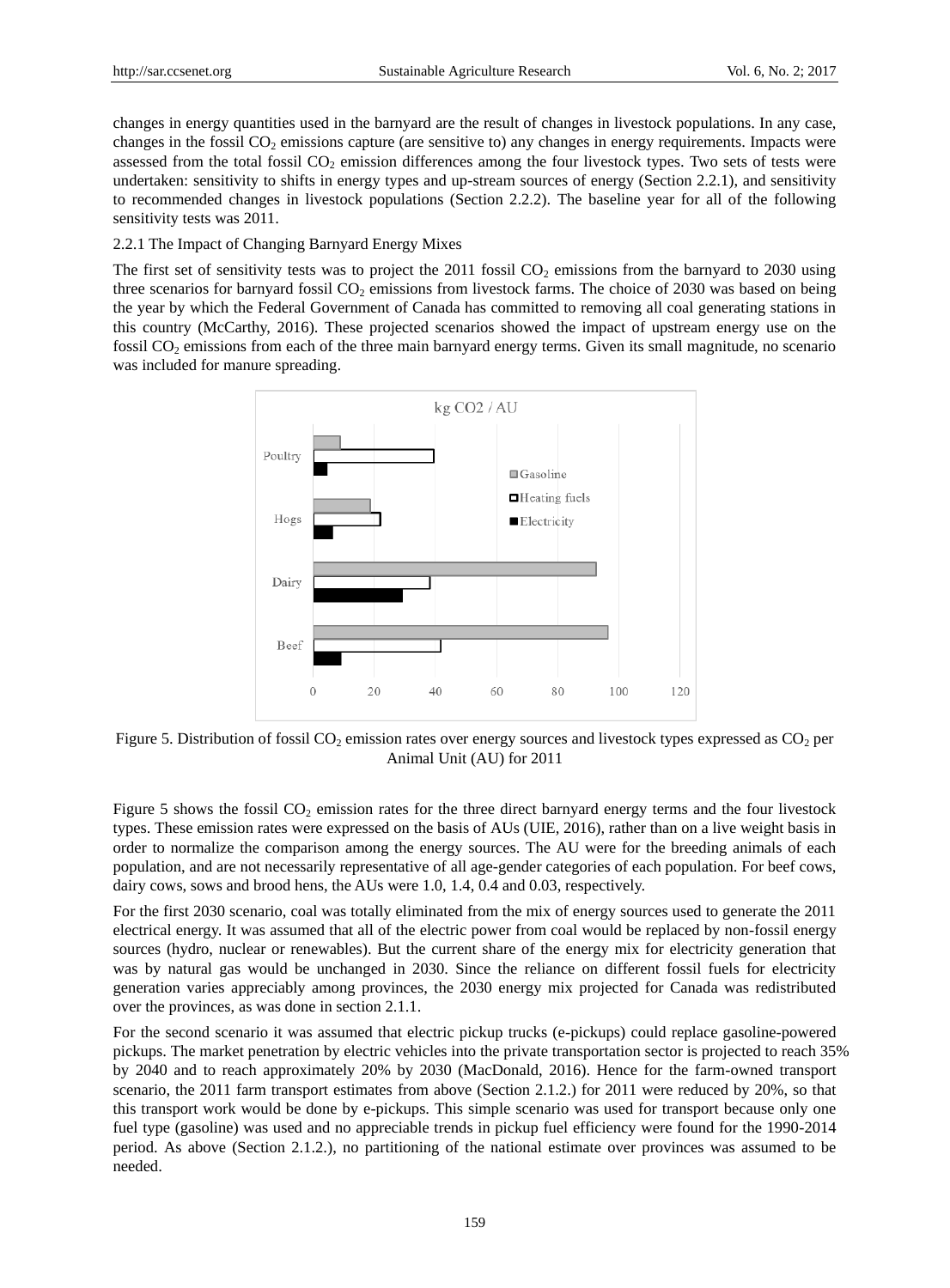The third scenario involved heating fuels. Since Figure 3 showed a steady decline in fossil fuels for barnyard heating between 1996 and 2014, that trend was assumed to continue for this scenario until 2030. To simulate this scenario it was assumed that heating oil would cease to be used in space heating by 2030, but that the other fuel types (mainly natural gas) would continue to be used at the same rates as in 2011. The eliminated heating oil would be replaced by electric heat generated by non-fossil energy sources in order that the 2011 heating requirements would still be met in 2030. The distribution of the projected natural gas for space heating was partitioned over the provinces using provincial heating unit climate normal as above (Section 2.1.3).

## 2.2.2 The Impact of Livestock Types

The potential changes from ruminant to non-ruminant livestock was assessed by a sensitivity test based on maintaining a constant supply of animal protein from Canadian farms, as suggested by Dyer et al (2010). In order to maintain a constant animal protein supply to the market, the loss in protein from the reduction of one type of livestock would need to be equal to the increase in protein from the livestock population being increased. The test was based on a transition from beef to pork for Western and Eastern Canada. This test assumed that there would be no shifts in the distribution of age-gender categories within either population.

Poultry were not used in the test because this industry involves two distinctly different commodities (broilers and eggs) for which the available production data to allocate protein across these two commodities were inadequate. The dairy industry was also ignored because the dairy quota system would make any downsizing scenario unrealistic. Total GHG emissions for 2001 were estimated by Vergé et al (2012). Dyer et al (2010) provided the GHG/protein ratios for 2001. The total protein was calculated by dividing the total GHG emissions from 2001 by the GHG-per-protein ratios. This calculation can be seen in the first six columns of Table 6 for Eastern and Western Canada. The next step was to equate the protein quantities to the respective populations for beef and hogs using the beef to pork ratios of Column 5 to Column 6 in Table 6 (0.23 for the east and 1.70 for the west).

Table 6. GHG emissions and protein production for beef and pork used to calculate the pork population increase for a 20% reduction in beef cattle to maintain constant protein supply and the resulting changes GHG emission rates in Canada in 2001

|      | GHG/protein |                               |      | Total GHG Total protein |                | $% +$ | $% +$ | $% =$          |        |
|------|-------------|-------------------------------|------|-------------------------|----------------|-------|-------|----------------|--------|
|      |             | $k\mathfrak{g}/k\mathfrak{g}$ |      |                         | Gg             |       |       | in head in GHG | in GHG |
|      | beef        | pork                          |      |                         | beef pork beef | pork  | pork  | beef           | pork   |
| East | 138         | 25                            | 5.3  | 4.2                     | 39             | 166   | 4.7   |                | 0.2    |
| West | 116.        | 25                            | 25.8 | 3.3                     | 223            | 131   | 34.0  | 59             |        |

For the test quantities of 20% reduction in beef populations, the hog population would have to increase by 4.7% and 34%, respectively, for Eastern and Western Canada. For 2001, this meant that breeding beef cows would be reduced by 130 thousand and 810 thousand head, and the breeding sows would be increased by 40 thousand and 210 thousand head, respectively, for Eastern and Western Canada, to maintain the same protein production. To apply this test to 2011, these percentages were simply applied to the 2011 population data used above (Section 2.1.). As can be derived from Dyer et al (2010), this population shift resulted in overall GHG reductions of 0.9 TgCO<sub>2</sub>e and 4.1 TgCO<sub>2</sub>e (Column 8 – Column 9) in the combined over-arching carbon footprints of these two industries, respectively, in Eastern and Western Canada for 2001.

## **3. Results**

At 108 MtCO $\gamma$ TJ for 2001 and 92 MtCO $\gamma$ TJ for 2011, farm electricity was found to have the highest Canada-wide  $CO<sub>2</sub>$  emission cost of the four barnyard energy terms. Heating fuel, farm transport and spreading manure had  $CO_2$  emission costs of 51, 68 and 71 MtCO<sub>2</sub>/TJ, respectively in 2011. The only change from 2001 was that heating fuel had dropped from the 52 MtCO<sub>2</sub>/TJ in 2011. Electricity generation was the only barnyard energy term with any variation among provinces for this indicator. Hence, Figure 6 shows the provincial  $CO<sub>2</sub>$ emission costs of the energy sources for electricity generation ( $MtCO<sub>2</sub>/TJ$ ) for 2001 and 2011. The other CO2-per-energy ratios were not shown in any figure or table.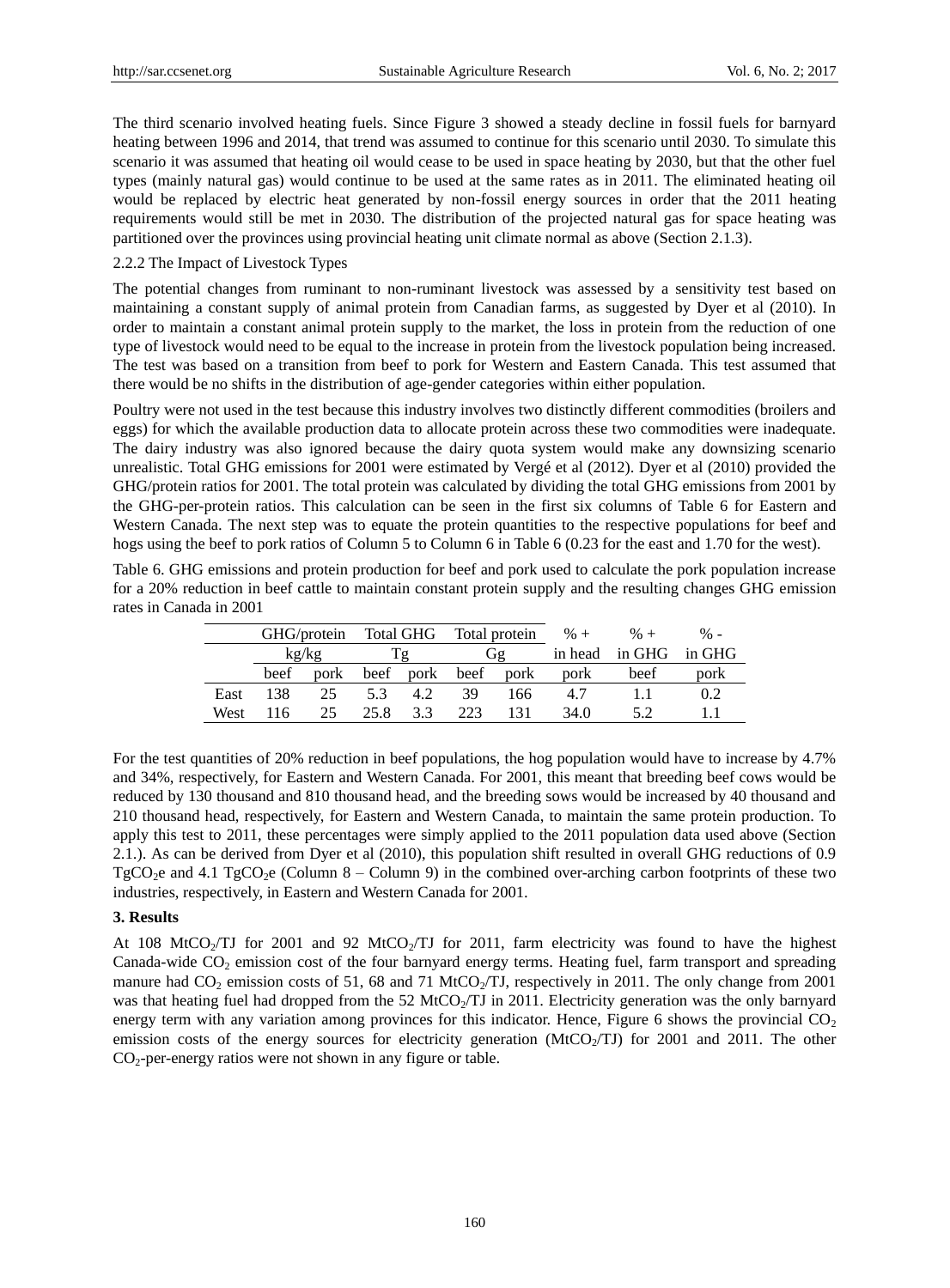

Figure 6. Provincial Ratios of fossil CO<sub>2</sub> emissions to electrical energy on Canadian livestock for 2001 and 2011

Figure 6 shows that the highest  $CO<sub>2</sub>$  emission cost per unit of energy in 2011 was in the Atlantic Provinces (AP), whereas the lowest costs in both years were in Quebec (QC), followed closely by Manitoba (MB). Saskatchewan (SK) was the next highest, followed by Alberta (AB). This emission cost dropped or stayed the same in all provinces between 2001 and 2011, except for very slight increases in Alberta and British Columbia (BC). The biggest drops were in Ontario (ON) and the Atlantic Provinces, followed by Saskatchewan. These drops were consistent with Figure 1.

The livestock energy use estimates (Section 2.1) are shown in Table 7 for 2001 and 2011. The four livestock types were combined as one livestock commodity group and summarized for Eastern and Western Canada. Farm transport was the largest energy user of the four terms, while heating fuel was the second largest energy user of the four terms. Spreading manure was by far the smallest. Both  $CO<sub>2</sub>$  emissions and energy use for all four energy terms decreased by 10% to 15% between 2001 and 2011, which is consistent with the declines in beef and hog populations in Table 5. In both 2001 and 2011, the barnyard energy use in Western Canada was from 30% to 80% higher than in the East. Hence, the effect of larger dairy, hog and poultry populations in the east on energy use was less than the effect of a much larger beef population in the west.

Canada-wide, the highest barnyard energy term in 2001 was farm transport, but in 2011 heating fuel was the largest energy term. But these differences were less than 10% in both years. Manure spreading was by far the smallest term in the barnyard energy budget. Electricity was less than a quarter of the energy used for farm transport and heating. The decline in fossil  $CO<sub>2</sub>$  emissions was the same as the decline in energy use for transport and heating between 2001 and 2011. But the decline in  $CO<sub>2</sub>$  emissions from electricity use (about 30%) was significantly greater than for transport and heating, and in relative terms, much greater than the decline in electrical energy use. The biggest decline in  $CO<sub>2</sub>$  emissions from electricity use between 2001 and 2011 was in the east. Although western livestock production used about 40% less electrical energy than the east in both years, this term had three times as much  $CO<sub>2</sub>$  emissions as the east in 2001 and 5 times as much in 2011.

| Table 7. Comparisons of eastern and western fossil $CO2$ emissions and energy use quantities in four farm energy |  |  |  |  |  |
|------------------------------------------------------------------------------------------------------------------|--|--|--|--|--|
| uses for livestock production in 2001 and 2011                                                                   |  |  |  |  |  |

|      | Elec-   | Heat- | Trans- | Spread | Total              | Elec-   | Heat- | Trans- | Spread | Total |
|------|---------|-------|--------|--------|--------------------|---------|-------|--------|--------|-------|
|      | tricity | ing   | port   | manure |                    | tricity | ing   | port   | manure |       |
|      | 2001    |       |        |        |                    | 2011    |       |        |        |       |
|      |         |       |        |        | Mt CO <sub>2</sub> |         |       |        |        |       |
| East | 0.06    | 0.24  | 0.29   | 0.01   | 0.60               | 0.03    | 0.22  | 0.23   | 0.01   | 0.49  |
| West | 0.19    | 0.31  | 0.51   | 0.01   | 1.02               | 0.16    | 0.28  | 0.42   | 0.01   | 0.87  |
|      |         |       |        |        | PI                 |         |       |        |        |       |
| East | 1.42    | 4.66  | 4.27   | 0.10   | 10.45              | 1.26    | 4.36  | 3.43   | 0.09   | 9.14  |
| West | 0.90    | 6.07  | 7.50   | 0.15   | 14.62              | 0.79    | 5.50  | 6.20   | 0.14   | 12.63 |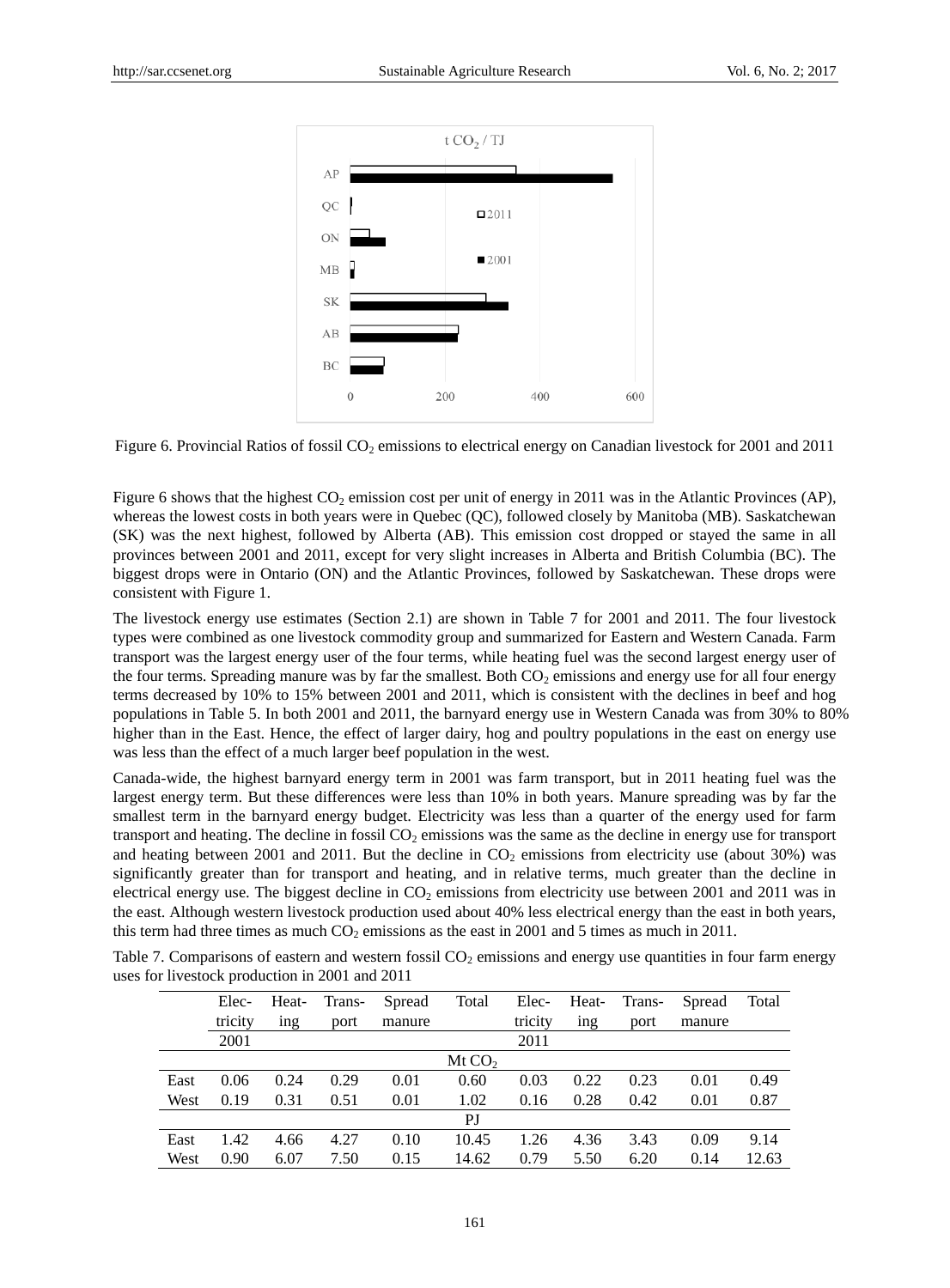The impact of the three 2030 scenarios for changing the barnyard energy mixes is shown in Table 8. The change impacts are represented as percentages of the 2011 baseline estimates (Section 2.1) for each province and for Canada. The lowest percentages in Table 8 identify the scenarios with the greatest impact (biggest drop from 100%). Also included in Table 8 are the national  $CO<sub>2</sub>$  emissions for each livestock type.

Generally, the lowest percentages of the four livestock types belonged to the dairy industry. Poultry had the highest percentages. The provinces with the lowest percentages were Saskatchewan (SK), Alberta (AB) and the Atlantic Provinces (AP). The provinces with the highest percentages were Quebec (QC) and Manitoba (MB) (as stated above for Figure 6). The highest actual barnyard  $CO<sub>2</sub>$  emissions (last column of Table 8) were from beef farms, at close to three times any of the other three livestock types in Canada. Canada-wide, over all four livestock types, this scenario suggests a potential reduction of  $0.30 \text{ MtCO}_2$ .

Table 8. Provincial fossil  $CO<sub>2</sub>$  ratios of the 2030 barnyard energy use scenarios to the 2011 Canadian baseline estimates of barnyard energy use by livestock farms in Canada

|         | AP                                                |    | ON | MB. |    | SK AB BC |    | Canada | 2011 baseline |  |  |  |  |
|---------|---------------------------------------------------|----|----|-----|----|----------|----|--------|---------------|--|--|--|--|
|         | % of 2011 Canadian baseline<br>Mt CO <sub>2</sub> |    |    |     |    |          |    |        |               |  |  |  |  |
| Beef    | 79                                                | 83 | 81 | 83  | 75 | 73       | 81 | 76     | 0.68          |  |  |  |  |
| Dairy   | 68                                                |    | 72 | 76  | 63 | 59       | 74 |        | 0.21          |  |  |  |  |
| Hogs    | 79                                                | 87 | 82 | 88  | 72 | 69       | 84 | 81     | 0.24          |  |  |  |  |
| Poultry | 86                                                | 92 | 88 | 92  | 81 | 78       | 89 | 87     | 0.22          |  |  |  |  |

Figure 7 shows the provincial impact of the 2030 energy scenarios on the barnyard energy use summarized over all four Canadian livestock industries. The biggest differences between 2011 and the 2030 scenarios were in Alberta, Saskatchewan and the Atlantic Provinces. The smallest differences were in Quebec, British Columbia (BC) and Manitoba. The dropping fossil  $CO<sub>2</sub>$  emissions from 2011 to 2030 are consistent with Figure 6 and Table 8. The highest  $CO_2$  emissions in both 2011 and 2030 were from Alberta, followed by Saskatchewan, Ontario (ON) and Quebec.



Figure 7. The fossil  $CO_2$  emissions from the 2030 upstream energy scenarios on the barnyard energy use and the 2011 baseline barnyard energy use by the combined Canadian livestock industries

The impact of the transition of 20% of the beef production into hogs is shown in Table 9. The relative increase in the hog population, as indicated in Table 6, is much greater than the decrease for beef. The savings were 0.011  $MtCO<sub>2</sub>$  for the East, 0.079 MtCO<sub>2</sub> for the West and 0.090 MtCO<sub>2</sub> for Canada. Manitoba (MB) was the only province where the barnyard fossil  $CO<sub>2</sub>$  emissions increased with this scenario. This was likely the result of Manitoba having a relatively small beef population compared to the other western provinces and that only one inflation factor for pork protein was applied to all of Western Canada.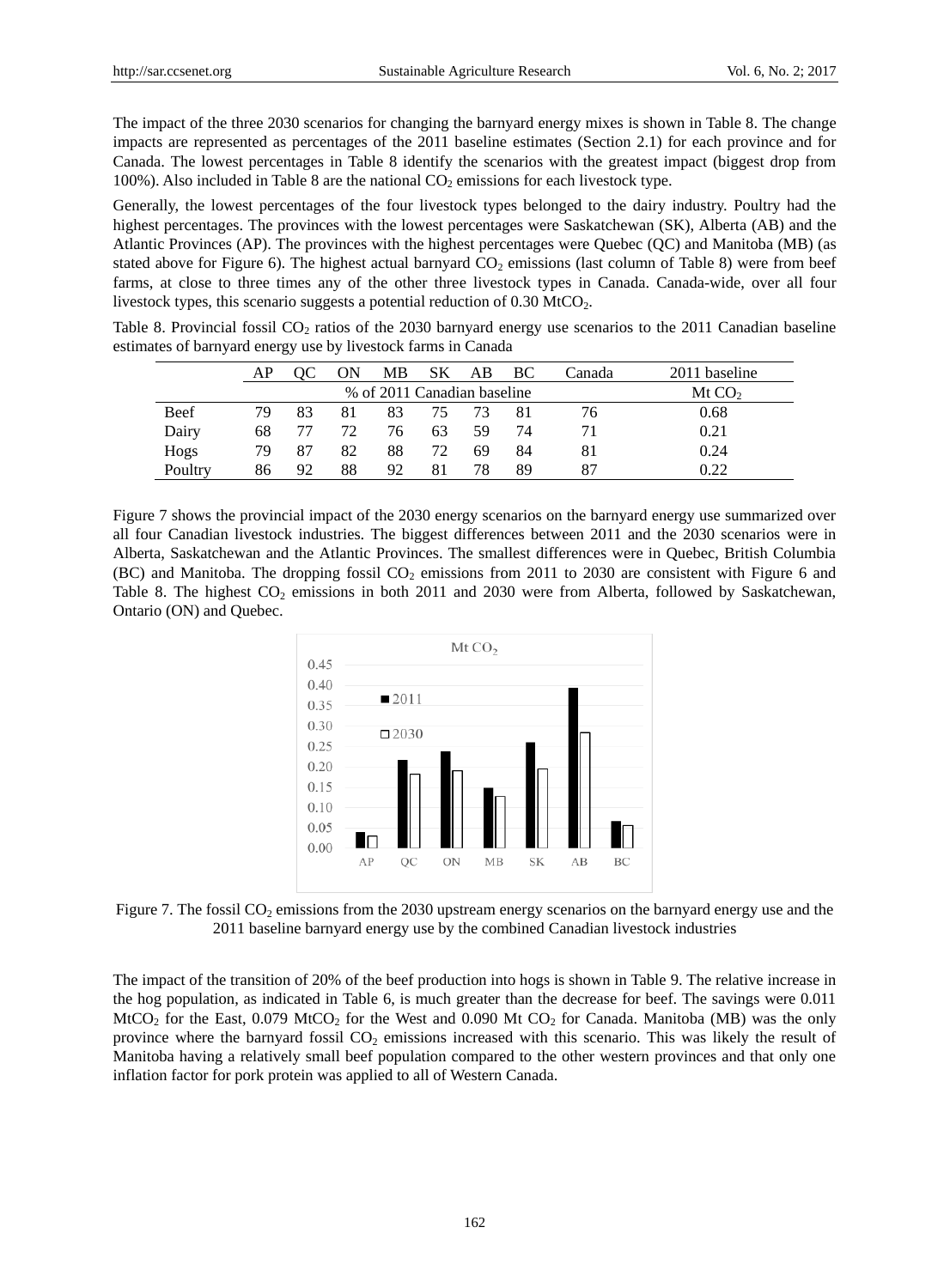|             | AP            | ОC    | ON    | MВ                            | SК    | AB    | ВC    | Canada |  |  |  |  |
|-------------|---------------|-------|-------|-------------------------------|-------|-------|-------|--------|--|--|--|--|
|             |               |       |       | Mt CO <sub>2</sub>            |       |       |       |        |  |  |  |  |
|             | 2011 baseline |       |       |                               |       |       |       |        |  |  |  |  |
| <b>Beef</b> | 0.007         | 0.031 | 0.045 | 0.072                         | 0.209 | 0.294 | 0.026 | 0.683  |  |  |  |  |
| Hogs        | 0.002         | 0.067 | 0.052 | 0.052                         | 0.028 | 0.040 | 0.001 | 0.242  |  |  |  |  |
| Beef & Hogs | 0.009         | 0.098 | 0.097 | 0.124                         | 0.237 | 0.334 | 0.027 | 0.925  |  |  |  |  |
|             |               |       |       | Beef to pork protein transfer |       |       |       |        |  |  |  |  |
| <b>Beef</b> | 0.006         | 0.024 | 0.036 | 0.057                         | 0.167 | 0.235 | 0.021 | 0.546  |  |  |  |  |
| Hogs        | 0.002         | 0.070 | 0.054 | 0.070                         | 0.037 | 0.054 | 0.002 | 0.289  |  |  |  |  |
| Beef & Hogs | 0.008         | 0.095 | 0.090 | 0.127                         | 0.204 | 0.289 | 0.022 | 0.835  |  |  |  |  |

Table 9. Sensitivity of barnyard fossil  $CO<sub>2</sub>$  emissions to shifting 20% of Canada's protein production from beef cattle to expanded hog farms compared to 2011 baseline estimates

#### **4. Discussion**

With the largest change in barnyard fossil  $CO<sub>2</sub>$  emissions between 2001 and 2011 being in electrical energy supply (Table 7), it is apparent that a big shift in the barnyard energy use has already occurred in electricity generation. The small change in the heating fuel  $CO<sub>2</sub>$  per energy ratio between 2001 and 2011 was the result of the very small change in the fuel mix (Figure 3). Most of that change was in the small decrease in heating fuel, giving way to non-fossil (electric) heating after 1996 (Figure 3). No attempt was made to model the  $CO<sub>2</sub>$ emission cost of the increased electric heating energy because it was assumed that this electricity would have been accounted for by the barnyard electricity term. The higher  $CO_2$  per energy ratio for heating oil (68 tCO $_2$ /TJ) compared to the CO<sub>2</sub> per energy ratio for natural gas (50 tCO<sub>2</sub>/TJ) accounted for the change in CO<sub>2</sub> emissions from the heating fuel mix. The reason there was no change in the  $CO<sub>2</sub>$  per energy ratio for farm transport and manure spreading was that only one type of fuel is used in each of these two operations (gasoline and diesel, respectively).

The high percentages for poultry, and to a lesser extent for hogs, in Table 8 were a result of the heating fuel needed for intensive confined housing for poultry and hogs. The greater dependence of the two non-ruminant industries on heating fuel was confirmed by Figure 5, whereas the two ruminant industries were most dependent on gasoline. The low percentages in Table 8 for Saskatchewan, Alberta and the Atlantic Provinces were a result of the heavy use of coal for electricity generation in those provinces. The high percentages (minimal decrease) for Quebec and Manitoba in Table 8 were a result of being well endowed with hydro-electric generation capacity. This result also reflects that a large part of the Canadian dairy industry, with its high dependence on electricity (Figure 5), is in Quebec.

In Figure 7, the biggest differences between 2011 and the 2030 scenarios were in the provinces with the largest shares of their electricity generated by coal, including Alberta, Saskatchewan and the Atlantic Provinces. The smallest differences were in Quebec, British Columbia and Manitoba, the three provinces with the highest shares of hydro-electric power generation.

The results of this analysis demonstrate that the greatest source of provincial variance in barnyard energy was from coal powered electricity generation. These differences, along with the total  $CO<sub>2</sub>$  emissions, should be largely reduced by the commitment to eliminate coal in Canada (McCarthy, 2016). The effect of coal was more strongly felt in Western Canada, mainly because of Saskatchewan and Alberta. The results in Table 7 also reflect the overall declines in livestock populations between 2001 and 2011, with only the western dairy and poultry populations staying the same.

Because energy use was not reported in the 2030 sensitivity test, no  $CO<sub>2</sub>$  per energy ratios were calculated in these tests. Nonetheless, there would have been a small change in the  $CO<sub>2</sub>$  per energy ratio for heating fuel in the 2030 sensitivity test because heating oil was assumed to be removed entirely, leaving only the propane-natural gas mix (with a lower  $CO_2$  per energy ratio) as the heating fuel. Changes in the  $CO_2$  per energy ratio would be significant in the 2030 sensitivity test for farm electricity because of the impact on this ratio of eliminating coal from the electricity generating energy mix.

There would also be some  $CO<sub>2</sub>$  per energy ratio change in the 2030 sensitivity test for e-pickups if the work done by those e-pickups was counted in this energy calculation. That calculation would have to assume that the net electrical energy required for transport by e-pickups added to the fuel energy used by the remaining gasoline pickups would be unchanged from having all of the farm-owned transport powered by gasoline, while the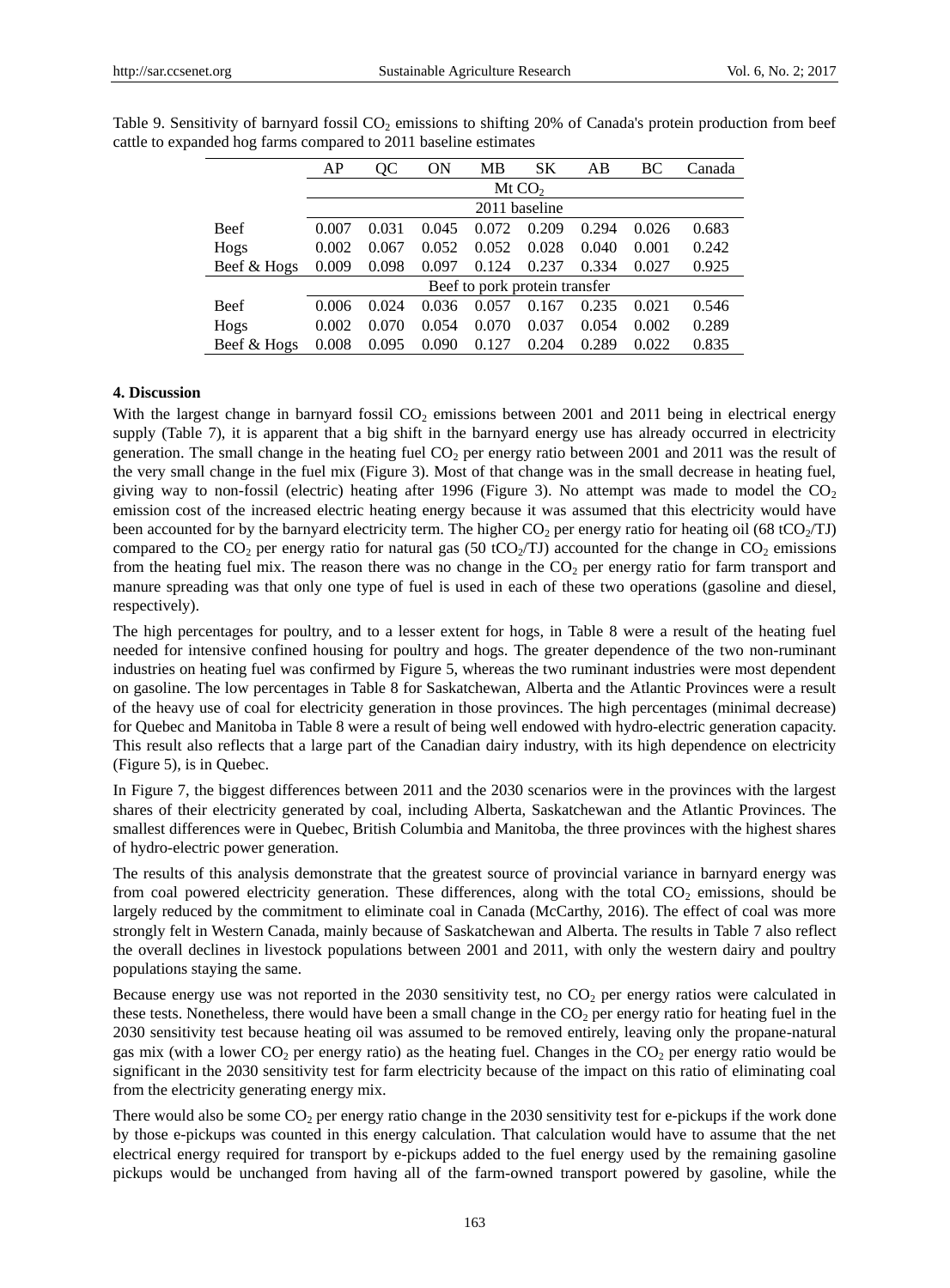resulting fossil CO<sub>2</sub> emissions would drop. Even if the e-pickup power was assumed to be electricity generated by renewable resources, quantifying the efficiencies for generating electricity and charging batteries would be beyond the scope of this paper.

In the beef to pork scenario test (Table 9), the fossil  $CO<sub>2</sub>$  emissions resulting from increased pork production was less than the decreased beef production. This result is somewhat counter-intuitive because hogs generally require more intensive management and confined housing than beef cattle, and they cannot be fed cellulosic roughage. This result stemmed from pork having a much lower  $CO<sub>2</sub>e$  per protein ratio than beef when all GHGs are taken into account (Dyer et al., 2010; Vergé et al., 2012). Hence, the proportional increase in hog production to provide the same protein was much lower than the decrease in beef production. Although this emission reduction is modest, it has implications for the over-arching carbon footprints of the two respective livestock industries in Canada. Instead of having to offset the overall carbon footprint difference by the barnyard energy uses, the difference in the two carbon footprints would actually be increased slightly.

## **5. Conclusions**

Both directly and indirectly, changes in electricity generation with the elimination of coal will have the most impact on the future barnyard carbon footprint. The possible changes in barn lighting and heating energy requirements have implications for other agricultural commodities if coal is eliminated. For example, conversion of barn heating to electricity would result in lower indirect  $CO<sub>2</sub>$  emissions because electricity would then have no carbon footprint.

Farm-owned transport was the weakest term in the sensitivity analysis because there is weak evidence that significant changes have occurred in the vehicles that farmers choose for their transport requirements. Yet this term is close to the same order of magnitude as farm electricity use and heating fuels. Similarly, the future adoption of e-pickups was, arguably, the most daring assumption in the sensitivity analysis. However, coupled with the elimination of coal, so that these e-pickups are powered by zero-emissions electricity, this could be an attractive GHG reduction strategy for the livestock industries in Canada (the price of e-pickups notwithstanding).

Although not the intended goal of this paper, the sensitivity analysis demonstrates another application of the protein based GHG intensity indicator and the inefficiency of beef as a protein source compared to non-ruminants. The importance of this indicator is that it gives a common basis for comparing all livestock products. It is also implicit that such a change in animal protein sources would require some reinvestment in the infrastructure associated with the barnyard. This transition cost should be weighed against the reduction in barnyard fossil  $CO<sub>2</sub>$  emissions.

Splitting farm energy by whether it was needed for livestock or crops will be an important step forward to achieving the integration of energy use and  $CO<sub>2</sub>$  emissions from livestock over the LCC. The application of the barnyard energy budget described in this paper to the NCGAVS database opens up new levels of precision for determining the farm energy budget. The finer spatial scale of the NCGAVS database will put greater focus on knowing where those LCC areas actually are compared to previous analyses of livestock. The NCGAVS database also means that the methodology in this paper can be applied to any year of the 25-year time series, and beyond. The importance of yearly data for this analysis was that (as seen in Figures 1 to 3) the declines in these three terms between 2001 and 2011 were all continuous. In other words, there were no intervening years with values higher than 2001, which made the 2001-2011 comparison more meaningful.

Some caution is needed, given the frequent need to interpolate data gaps and to generalize a set of fuels as one energy source in the electricity and heating energy terms. Quantifying energy use as only the energy measured in the barnyard, and converting that energy to  $CO<sub>2</sub>$  emissions using the theoretical coefficients in Table 1, ignores the energy losses and additional  $CO<sub>2</sub>$  emissions associated with industrial inefficiencies in the energy sector(s). In electricity generation, for example, the upstream  $CO<sub>2</sub>$  emission costs could be considerably higher (NRCan, 2005; 2014), which could appreciably raise the barnyard carbon footprint. As well, the non-fossil CO2 emission impacts of energy sources were ignored in this analysis.

Three of the four terms in the barnyard energy budget could only be quantified by making direct interpolation from the 1996 FEUS. In addition to only providing one year of data, the age of this data source casts a degree of uncertainty around the estimates in this paper. Moreover, there was no recent survey data source that could directly update the FEUS. Conversely, relative to the broad carbon footprint of Canadian agriculture, and particularly for livestock, the barnyard energy terms are small GHG emission contributors. This should not, however, negate the need to carry out another FEUS in Canada.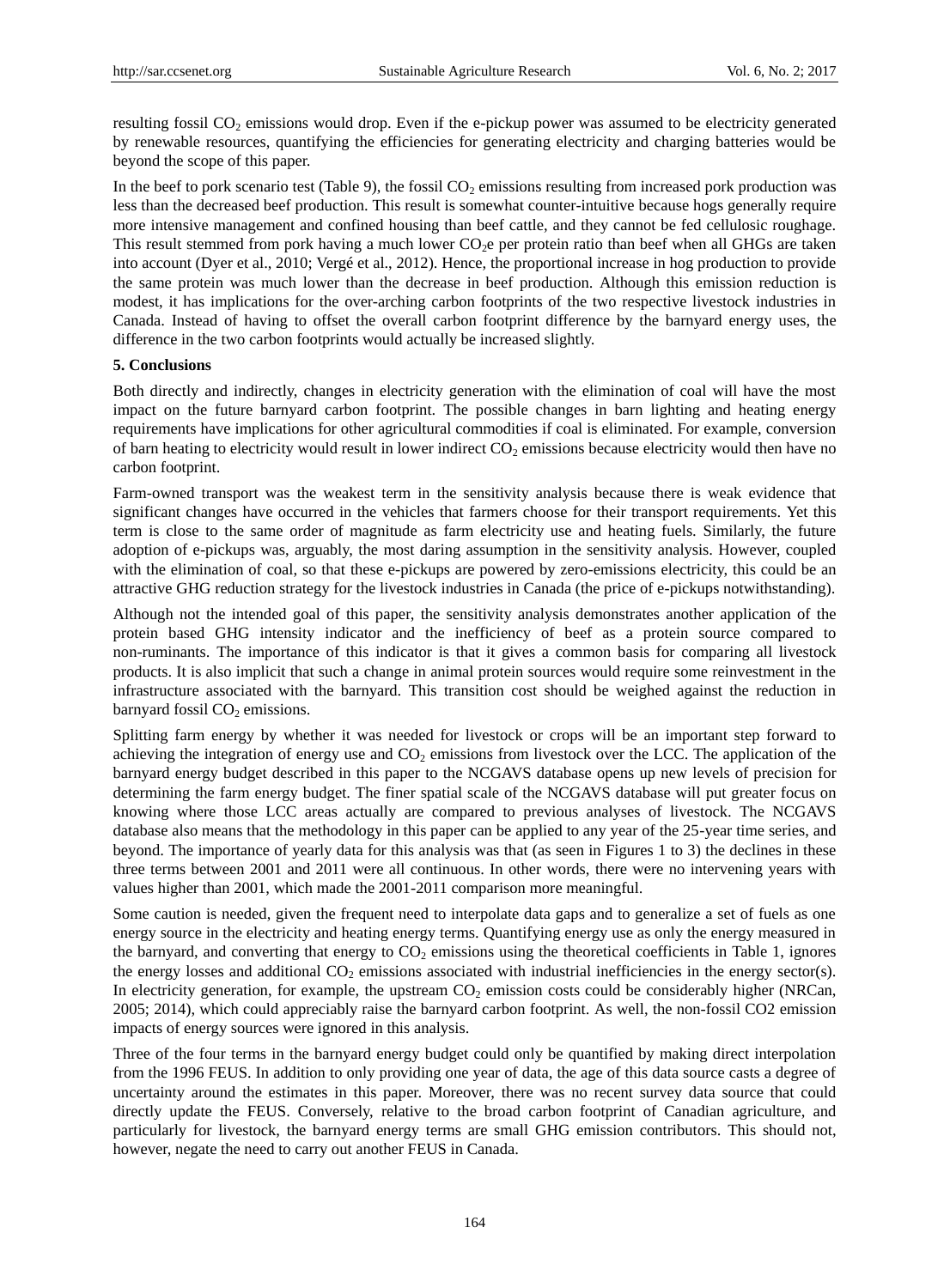### **Acknowledgments**

This research was done in support of the Sustainability Metrics program of the Science and Technology Branch of Agriculture and Agri-Food Canada.

## **References**

- ASAE (2000). *Agricultural machinery management data*. ASAE Standards 2000: EP496.2 P 344-349 and D297.4. P 213-220. ASAE, St. Joseph, MI
- ASAE, (2003). *Manure Production and Characteristics*. D384.1 FEB03. p. 683-685. American Society of Agricultural Engineers (ASAE). 2950 Niles Rd., St. Joseph, MI 49085-9659, USA.
- CAEEDAC, (1998). Energy Consumption of the Canadian Agriculture and Food Sector. Final Report For Agriculture and Agri-food Canada. Contract no. OGD-ISM CODE 9058-968-0000-9600. The Canadian Agricultural Energy End-Use Data Analysis Center (CAEEDAC). www.usask.ca/agriculture/caedac/dbases/Grace2.htm. Accessed 17 December 2016.
- CEA, (2006). *Power Generation in Canada - A Guide*, Canadian Electricity Association (CEA), Ottawa, ON. 17 pp <http://www.electricity.ca/media/pdfs/EnvironmentallyPreferrablePower/2-powergenerationincanada.pdf> Accessed 28 September 2016.
- Dyer, J. A., & Desjardins, R. L. (2003). Simulated farm fieldwork, energy consumption and related greenhouse gas emissions in Canada. *Biosystems Engineering, 85*(4), 503-513. https://doi.org/10.1016/S1537-5110(03)00072-2
- Dyer, J. A., & Desjardins, R. L. (2005). Analysis of trends in  $CO_2$  emissions from fossil fuel use for farm fieldwork related to harvesting annual crops and hay, changing tillage practices and reduced summerfallow in Canada. *Journal of Sustainable Agriculture, 25*(3), 141-156. https://doi.org/10.1300/J064v25n03\_09.
- Dyer, J. A., & Desjardins, R. L. (2006). An integrated index for electrical energy use in Canadian agriculture with implications for greenhouse gas emissions. *Biosystems Engineering, 95*(3), 449-460. https://doi.org/10.1016/j.biosystemseng.2006.07.013
- Dyer, J. A., & Desjardins, R. L. (2009a). A review and evaluation of fossil energy and carbon dioxide emissions in Canadian agriculture. *Journal of Sustainable Agriculture, 33*(2), 210-228. https://doi.org/10.1080/10440040802660137.
- Dyer, J. A., & Desjardins, R. L. (2009b). The Contribution of Farm Energy Use to Past, Present and Future Greenhouse Gas Emissions from Canadian Agriculture. In: *The Kyoto Protocol: Economic Assessments, Implementation Mechanisms, and Policy Implications*. Chapter 3. (Editor: Christophe P. Vasser) Nova Science Publishers, Inc. Hauppauge, NY, ISBN 978-1-60-60456-983-4.
- Dyer, J. A., Verg & X. P. C., Desjardins, R. L., & Worth, D. E. (2010). The protein-based GHG emission intensity for livestock products in Canada. *Journal of Sustainable Agriculture, 34*(6), 618-629. https://doi.org/10.1080/10440046.2010.493376.
- Dyer, J. A., Desjardins, R. L., McConkey, B. G., Kulshreshtha, S., & Vergé, X. P. C. (2013). Integration of farm fossil fuel use with local scale assessments of biofuel feedstock production in Canada. Chapter 4, In: *Biofuel Economy, Environment and Sustainability*, Editor: Zhen Fang. InTech Open Access Publisher. Rijeka, Croatia. ISBN 980-953-307-471-4. Pages 97-122. https://doi.org/10.5772/50478.
- Dyer, J. A., Desjardins, R. L., & McConkey, B. G., (2014). The Fossil Energy Use and  $CO<sub>2</sub>$  Emissions Budget for Canadian Agriculture. In: *Sustainable Energy Solutions in Agriculture*, Chapter 4: 77-96. Editor: Professor Jochen Bundschuh. Published by Taylor & Francis /CRC press, Sustainable Energy Developments series, 460. http://www.crcnetbase.com/doi/abs/10.1201/b16643-7
- Dyer, J. A., Vergé, X. P. C., Desjardins, R. L., & Worth, D. E. (92015). An assessment of greenhouse gas emissions from co-grazing sheep and beef in Western Canadian rangeland. In: *Agricultural management for climate change*. Chapter 2: 13-19. Editors: Silvia Lac, Suren Kulshreshtha, and Mark McHenry. Published by Nova Science Publishers Inc. (NY). ISBN: 978-1-63483-051-5. Pages 13-29.
- Environment Canada, (2005). *Canada's Greenhouse Gas Inventory, 1990-2002*. Annex 13: Electricity Intensity Tables,http://www.ec.gc.ca/pdb/ghg/1990\_02\_report/toc\_e.cfm. Accessed 30 September 2016.
- EPA, (2007). Light-Duty Automotive Technology and Fuel Economy Trends: 1975 through 2007. United States Environmental Protection Agency (EPA). EPA420-R-07-008, September 2007. http://www.afdc.energy.gov/pdfs/ldv\_technology\_fuel\_economy.pdf. Accessed 15 October 2016